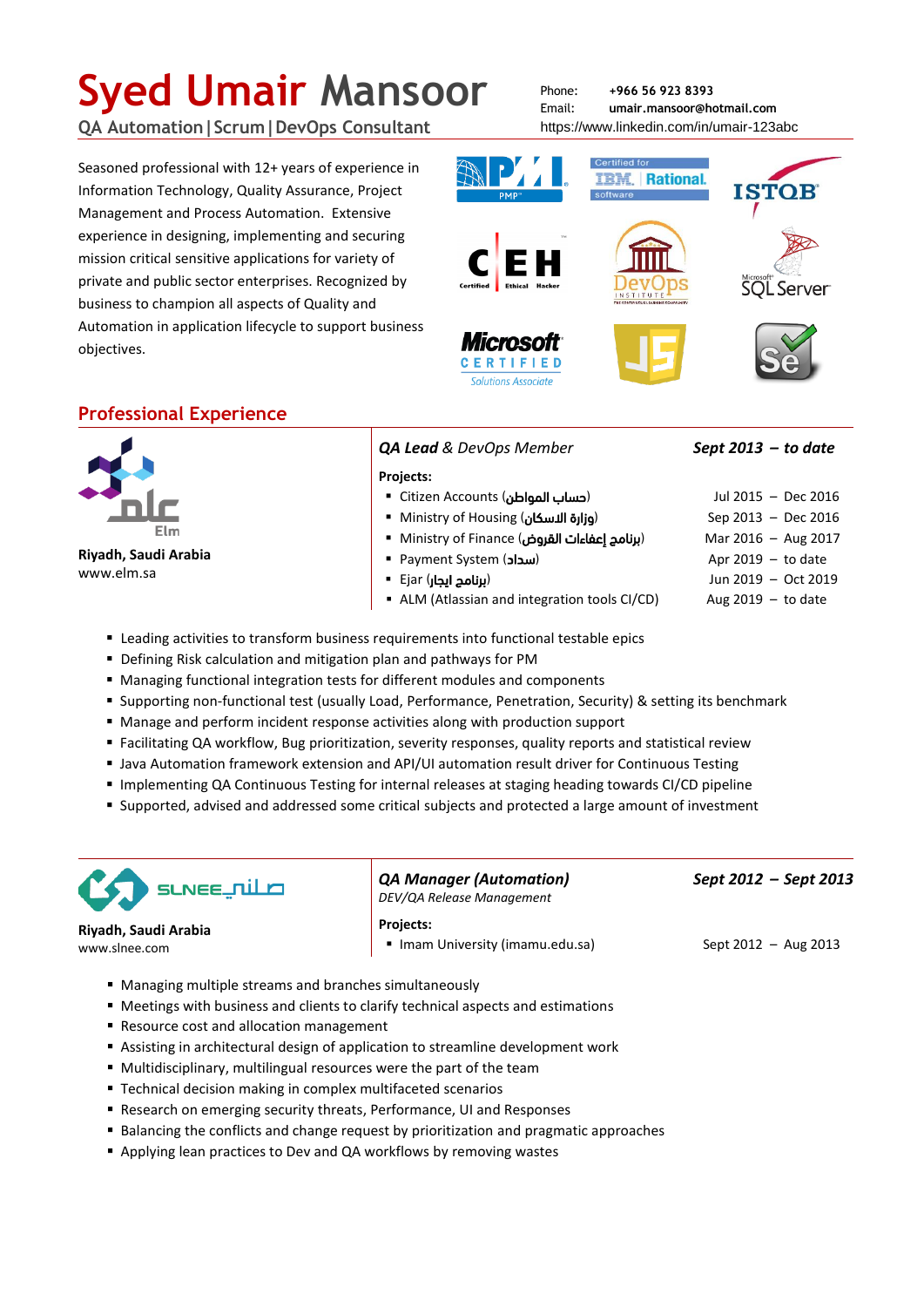

**Dubai, UAE** www.royalcyber.com *IBM CLM Consultant*

*Senior QA Analyst Feb 2011 – Sept 2012*

**Projects:**

- EDI HIPA 4010-5010 Migration USA Feb 2011 Dec 2011
- Office National Australia Sept 2013 Dec 2016
- Aramark Canada Mar 2016 Aug 2017
- **Designing test case and test strategy to support testing lifecycle**
- Automating regression test suites on IBM Rational Functional Tester java
- Performing Load and Performance test on Pre Prod using RPT and JMeter
- Learned and implemented IBM CLM jazz platform using RRC RQM RTC RFT DOORS CCM
- HPQC training for a non IBM customer
- IBM WebSphere and PHP Magento site configuration and testing activities
- Creating classified massive reusable test data to perform ETL activities for tests according to BRS/SRS
- Deployed IBM AppScan and Green Hat for integration and vulnerabilities assessment, clear quest for SCM



**Karachi, PK** www.duhs.edu.pk

*Oracle CMS Support*

*ERP QA Specialist Jan 2011 – Feb 2012*

**Projects:**

- Oracle PeopleSoft Campus Management Solution Jan 2011 Feb 2012
- Involved in the User Acceptance Test (UAT) phase-II to point out the gaps which have to be resolved providing techno-functional trainings to the faculty staff of concerned departments to make use of PeopleSoft Campus Solution at University effectively
- As a key member of team involved in Student Records, Recruiting & Admissions, Grade Book, Self-Services, Campus Community and Hostel Management System Modules of PeopleSoft Campus Solutions and also have good grip on Attendance Roster, Class Scheduling & Course Catalog
- Preparing the documents for Standard Operating Procedures (SOP) and Data Gathering
- Involved in Data mapping, data conversion and Data loading from the external system into PeopleSoft tables, XML reporting using templates
- Participate in post-production activities, Exporting and importing the system backups



*Associate QA Oct 2007 – Jan 2011 Process Automation*

#### **Projects:**

- United states steel company LA Jan 2011 Feb 2012
- Orient Advertising Pvt, Ltd Oct 2007 Nov 2008
- Writing and executing test cases using standard procedures
- Assisting technical writers to complete the handbook
- Started using test case management solutions VersionOne and VmLogix
- Designing manual STLC process, for priority and severity issues
- Started partial implementation of record playback software for simple regression tests
- Learned testing types and stages, requirement test, functional, regression, sanity and then UAT
- Learned negotiation skills on bug with team leads and QA manager
- Reporting all major issues to senior management, escalation system.
- Learned scripting and applied it on windows and shell to verify the behaviors
- Successfully deployed major releases over remote servers and configured with no major issues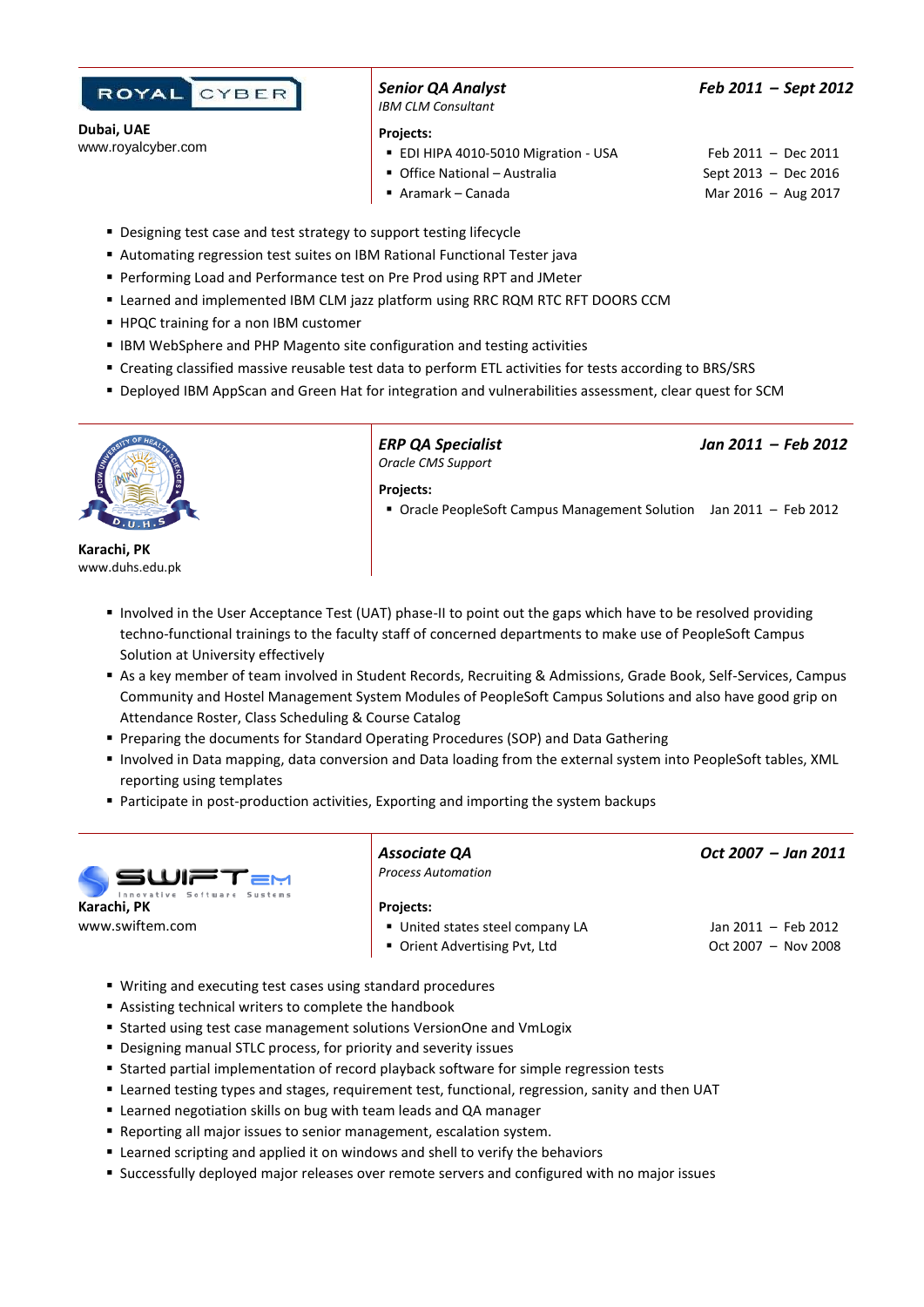### **Education**

- 
- 

#### **Mastered Certificate AI Machine Learning** *Harvard University, MA, USA 2020* **Bachelor of Science in Computer Engineering** *Sir Syed University, Khi, Pakistan* 2005

## **Training & Certifications**

| Course / Training / Certification         | <i><b>Institute</b></i>                      | Year |
|-------------------------------------------|----------------------------------------------|------|
| Data Science, Machine Learning            | Harvard University, MA, USA - Certificate    | 2020 |
| DevOps Foundation                         | KPL Knowledge Solution, UK                   | 2019 |
| <b>PMP</b>                                | Certificate Id: ARxyrwmPgcrbH2WPBhJM-DtHBE1J | 2019 |
| Advance SQL (Big Data)                    | Career Center - Manhattan, New York, USA     | 2019 |
| <b>Enterprise Architecture Foundation</b> | TOGAF, Riyadh, KSA                           | 2018 |
| DevOps Engineer                           | LinkedIn - Online                            | 2019 |
| DevOps SRE                                | LinkedIn - Online                            | 2019 |
| <b>CISSP</b>                              | LinkedIn - Online                            | 2019 |
| <b>TOGAF</b>                              | LinkedIn - Online                            | 2019 |
| Python                                    | LinkedIn - Online                            | 2019 |
| Advanced SQL for Data Scientist           | LinkedIn - Online                            | 2019 |
| <b>CAE</b>                                | ISTQB, London - UK                           | 2017 |
| <b>CEH V 9.0</b>                          | EC Council Koenig - California, USA          | 2017 |
| Selenium WebDriver                        | Future Trend, London, UK                     | 2016 |
| <b>ISTQB Foundation</b>                   | TSG - London, UK                             | 2014 |
| Microsoft Specialist 070-480              | Alkhaleej Microsoft, Riyadh, KSA             | 2013 |
| IBM RFT Java 00842                        | IBM – Karachi, PK                            | 2011 |

# **Products, Solutions & Technologies**

| <b>Leading and Management</b>                |                                                                                                                                                           |
|----------------------------------------------|-----------------------------------------------------------------------------------------------------------------------------------------------------------|
| <b>PMP</b>                                   | Value Stream Matrix, HLD, BCR, ROI, Work Breakdown, Estimation,<br>Retrospectives, Communication and other approaches and<br>methodologies applied daily. |
| <b>Enterprise Architecture</b>               | Comprehensive well defined practices                                                                                                                      |
| <b>TOGAF</b>                                 | Applying high level approaches using togaf principles                                                                                                     |
| Six Sigma: Green Belt                        | Continuous Process Improvement                                                                                                                            |
| SAFe                                         | Scaled Agile framework, applying lean practices                                                                                                           |
| <b>JIRA</b>                                  | Project Management and bug tracking                                                                                                                       |
| Trello                                       | Teams collaboration and task visualizer                                                                                                                   |
| <b>MS Project</b>                            | Resource, task and budget scheduling and workload analysis                                                                                                |
| <b>Security and Vulnerability Assessment</b> |                                                                                                                                                           |
| AppScan                                      | IBM Security testing and vulnerability assessment tool                                                                                                    |
| <b>Burp Suite</b>                            | Proxy based web application security analysis tool                                                                                                        |
| Wireshark                                    | Network Protocol analysis                                                                                                                                 |

| <b>Quality Assurance &amp; Automation</b> |                                                                                                                       |
|-------------------------------------------|-----------------------------------------------------------------------------------------------------------------------|
| <b>IDES</b>                               | IntelliJ, Visual Studio, Eclipse                                                                                      |
| Languages                                 | Java, Java Scripting, C#                                                                                              |
| Selenium                                  | Java and C#, using cucumber, testNG and appium framework,<br>maven plugins, Xtent and log4j for reporting and logging |

EICAR EICAR standard Antivirus tests